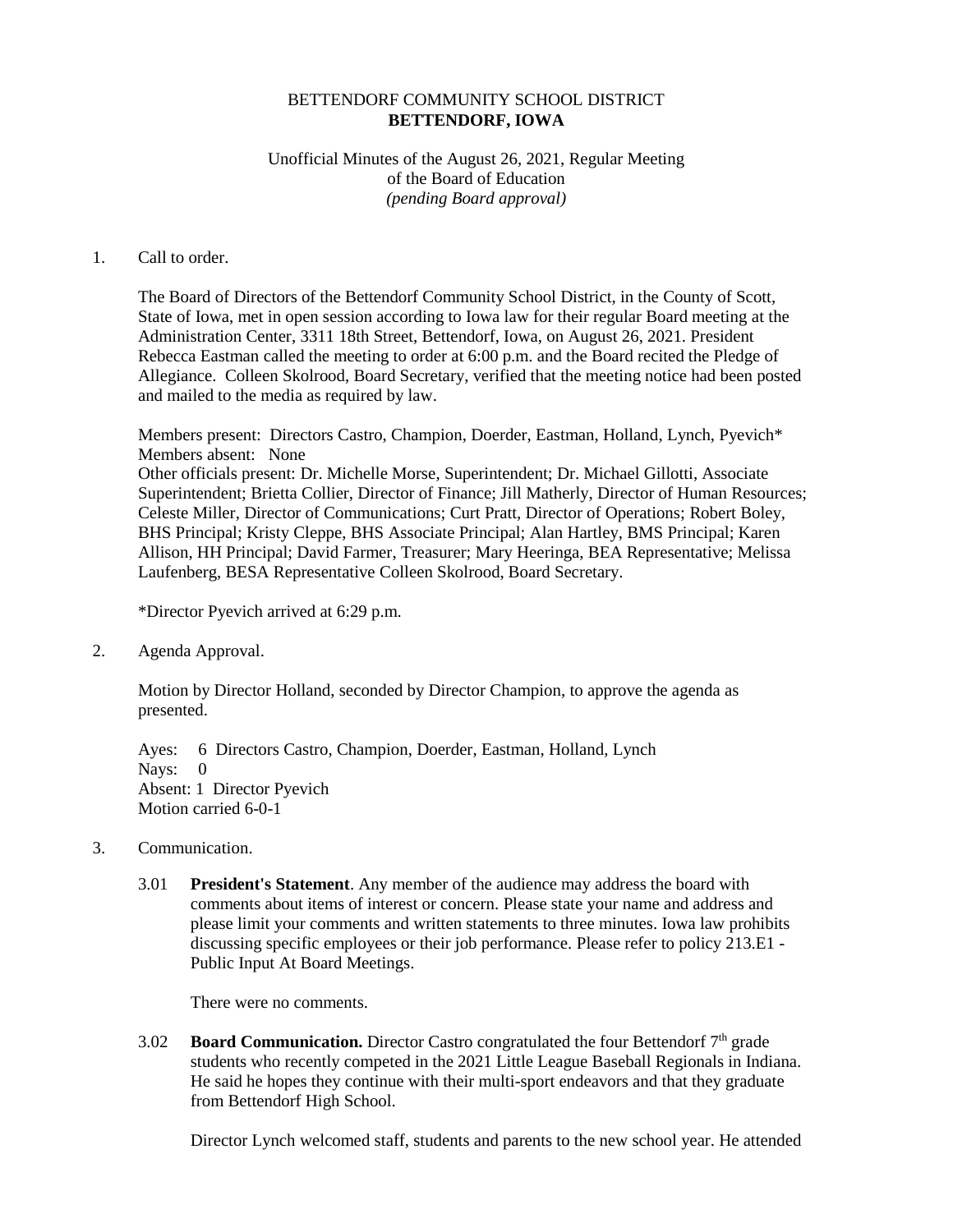the All Staff Welcome Back last Friday. He said he was quite impressed with the high school principal's introductions of new staff.

Director Doerder attended the All Staff Welcome Back and said it was fun to be a part of it as an observer. She said it was nice to see the creativity of our leadership.

President Eastman echoed the sentiments from Directors Lynch and Doerder. She said the Welcome Back was really positive and she felt like everyone was inspired by our motivational speaker. She said she is happy we are all here and moving forward with the school year.

3.03 **Superintendent's Report.** Dr. Morse said it has been a busy few weeks. She thanked the entire staff. A week ago, we had Unpack Your Backpack and Back to School Night at all of our sites. Middle School had been the Thursday prior. She said it was great to be out at our sites to see our families and students. She said the buildings looked fantastic and the energy and environment were infectious.

Last Friday morning they welcomed all of our staff back at the high school. Dr. Morse thanked Directors Doerder, Eastman and Lynch for being there. She said the creativity of our team and how that rolled out was exciting. They were able to share their direction and focus for the upcoming school year. Our overarching district goals as a leadership team that we are going to focus on is increasing achievement for all students and closing the achievement gap between all of our student groups. There are three areas of focus for the year. We are going to continue to work on the whole culture and climate and socioemotional piece for our students with a real focus on continuing building on the work of PBIS. We are going to continue our work with Hanover and we are going to continue looking at what does it mean for our students to be future ready. At the end of our Welcome Back, we had five of our current staff honor and recognize seven current and retired staff. She said it was a wonderful way to end the Welcome Back. Dr. Morse thanked the Bettendorf Community Schools Foundation for the breakfast they provided for all staff that morning. She said we appreciate their partnership and collaboration.

Online learning is up and running. Dr. Morse gave a huge shout out and thank you to Jennifer Like, Kyle Mink, Kristie Henson, Maria Pieper, Dr. Gillotti, and Jillian Dotson for all that they have done to make sure our students and families that selected online learning this year had everything up and ready to go.

Dr. Morse said we have had a successful first week back and are super excited to have all of our students back on campus. She thanked families for their patience with the traffic at drop off and pickup.

We are continuing our work with Hanover and gearing up to distribute the strategic priorities and climate diagnostic survey. This survey will go out to staff, parents and students on or around September 8. The survey will be open for about two weeks. The whole goal is a district-wide effort to identify our priorities and gather stakeholder perceptions around performance related to those priorities. That data and input will ultimately guide our work around developing a strategic plan.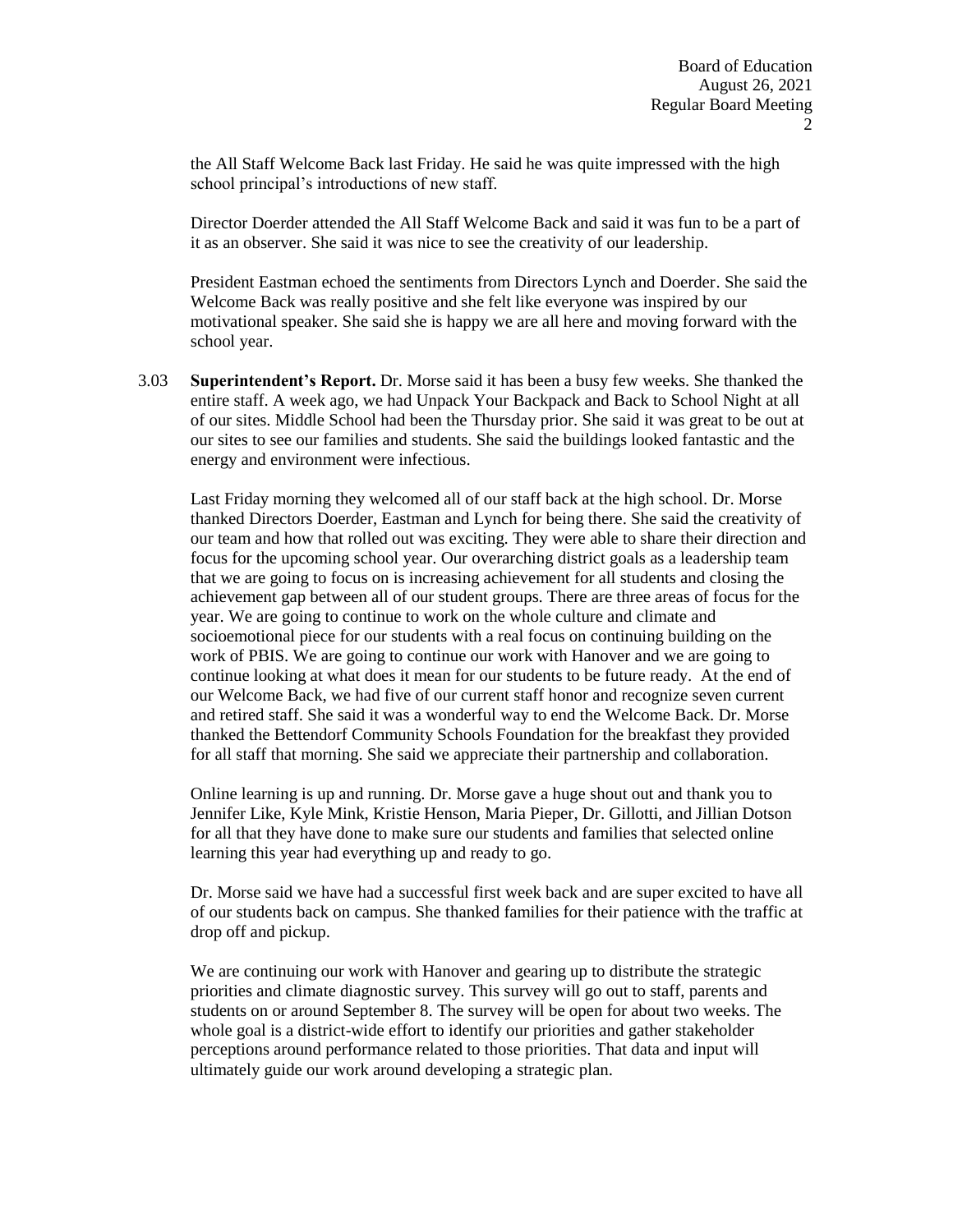- 3.04 **Director of Finance Report.** Brie Collier welcomed Courtney Broderick to the Finance team. She said she is doing a great job and they love having her. The District's virtual audit will begin on September 7. The Finance Department has been preparing for this all summer long. The September board meeting will be finance heavy with the fiscal 2021 year-end reports, financials and state reports.
- 3.05 **Director of Operation Report.** Curt Pratt gave an update on the Herbert Hoover construction, Middle School roof, Grant Wood HVAC issues and summer PPEL projects.

Herbert Hoover Construction Update

- Masons are nearing completion of CMU exterior/interior walls
- New driveway completed in time for start of school
- Structural steel still on track to arrive in September

Middle School Roof Update

- Contractor was Sterling Commercial Roofing
- Two part fluid applied membrane with mesh reinforcement applied after cleaning the existing membrane and fixing any holes
- Roof now has a 20 year warranty
- Continuing to patch leaks as they are found
- High heat and temperature swings in the fall will
- continue to create new challenges at seams

GW HVAC Issues

- Condenser fan motor housing allowed water to penetrate the ECM control module and shorted out the microchip/control board for the motor on the rooftop units that heat/cool the gym and the commons. These issues happened about six weeks apart from each other.
- Compressors for the VRF condensing units have been failing at different intervals. So far, four compressors have failed. Two have been replaced with the rest set to arrive any day. These compressors are under warranty; however, certain components that are required to be replaced with the compressor are not.

We are beginning conversations with Crawford Company to diagnose what is causing this trend with the VRF compressors. We will bring the other two parties to the table as the conversation progresses.

Summer PPEL Projects Update

- Flooring
- Ceiling/Lighting Replacement
- Paint
- High School Health Sciences Classroom
- Pool Lighting Replacement
- 3.06 **BEA Report.** Mary Heeringa said it has been busy, but it is always good to have our students back. She said she heard nothing but good things about the All Staff Welcome Back keynote speaker. The first BEA meeting is next Wednesday and the Round Table with central administration is on September 14. She asked that everyone please continue to follow CDC guidelines and wear a mask in public places, get vaccinated when eligible and stay home when sick.
- 3.07 **BESA Report.** Melissa Laufenberg said it has been a great week so far. Their first meeting of the year will be on Tuesday, September 7 and first District Round Table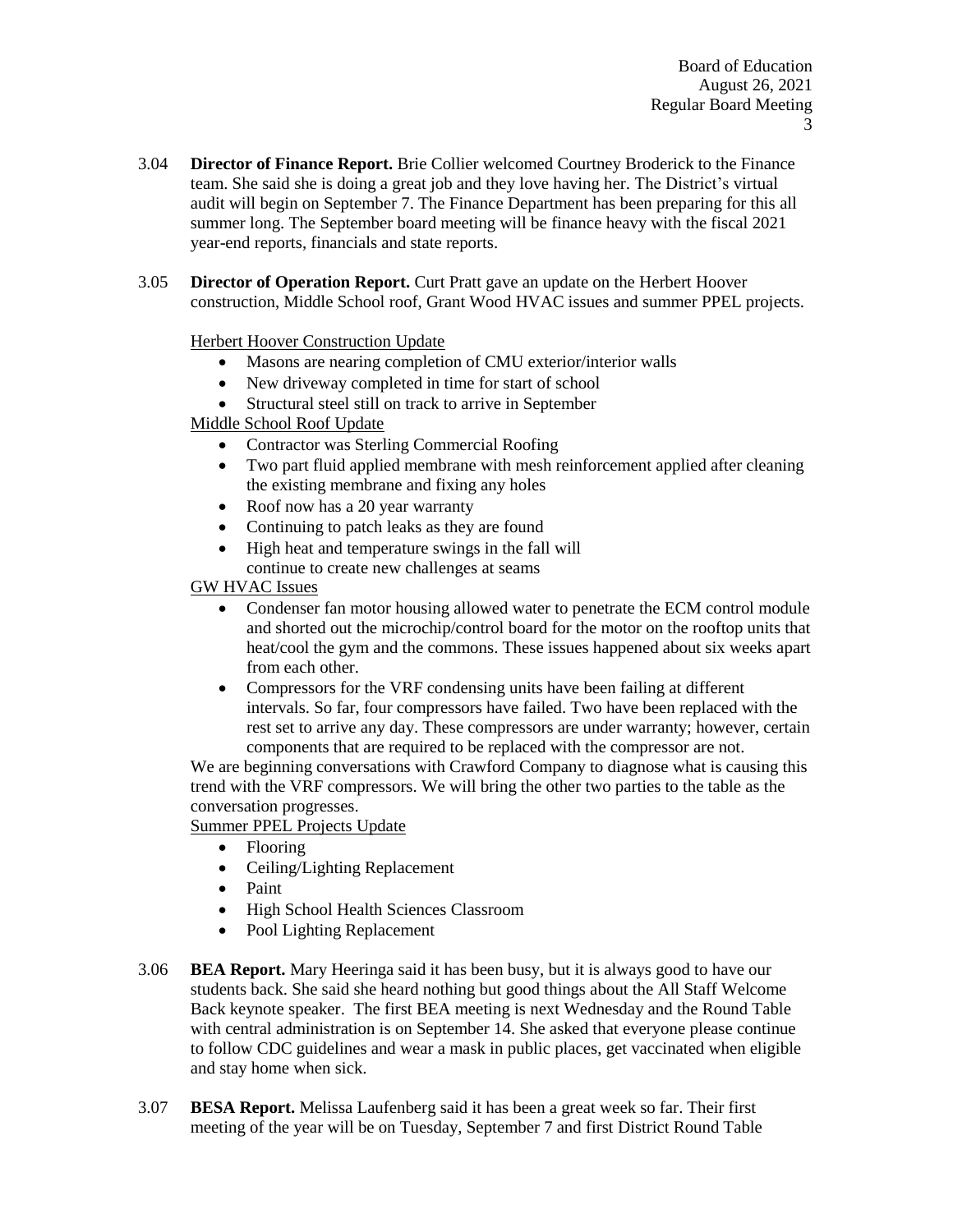meeting on Monday, September 13. BESA will hold their normal meetings on the first Monday of every month with the exception due to holidays or other conflicts. She was very excited to announce that there is a free college benefit available to all of their members. Members can earn an associate's degree, certification or finish their bachelor's degree. More information on this can be found on the ISEA website. She noted that the district currently has eighteen paraeducators positions, two secretarial positions and some guest staff positons posted on the BCSD website.

- 3.08 **Student Board Representative Report.** Ethan Geifman welcomed Principal Boley and said they are excited to have him. The Homecoming Parade will be on September 9 and will begin at Splash Landing.
- 3.09 **Christina Burroughs Named IASC Advisor of the Year.** Congratulation to Christina Burroughs for being named 2021 Warren E. Shull High School Advisor of the Year by the Iowa Association of Student Councils. She was selected for her many positive contributions as a student council advisor and as one who cares about our state's youth. Christina will receive the award during the Iowa Student Leadership Conference in Des Moines on Sunday, October 24, 2021.
- 3.10 **Ellen Craig Fulbright-Hays Seminar in Iceland.** Bettendorf Middle School Art Teacher Ellen Craig shared her experiences of traveling to Iceland this summer to study and develop curriculum projects through the U.S. Department of Education Fulbright-Hays Seminar Abroad.
- 3.11 **Arconic Grant Award for \$50,000.** BHS and the CTE department was awarded a \$50,000 grant to begin updating the BHS machine shop in an effort to support students who have interest in the fabrication industry, and to address the metals course here at BHS. This was made possible by the leadership of Kristy Cleppe and Dan Milburn, and the work of Brietta Collier. The monies received from the Arconic Foundation will provide the metals program with some much needed updated equipment. This will enable the curriculum to be enhanced ensuring that students that enroll in the course will receive direction and complete tasks that will give them skills and insight into metal working careers. A solid foundation of knowledge and skills is needed by the industry locally and nationally. The CTE department will receive two Bridgeport mills equipped with all the current technology and tools that will enable students to manually machine metals to tight tolerances and mirror tasks used in today's shops and factories.
- 3.12 **BMS Student Noah Leavitt Eagle Scout Project.** BCSD would like to recognize Noah Leavitt for completing his Eagle Scout project at Herbert Hoover Elementary School. Noah coordinated the restoration of the courtyard that was originally built to honor the memory of Nicole Wooldridge. Thanks to Noah and his volunteers for all their hard work in restoring this important part of the Hoover campus.
- 4. Consent Agenda.

Motion by Director Holland, seconded by Director Champion, to approve the consent agenda as printed.

Ayes: 7 Directors Champion, Doerder, Eastman, Holland, Lynch, Pyevich, Castro Nays: 0 Motion carried 7-0

- 4.01 Approval of August 12, 2021 Regular Board Meeting Minutes
- 4.02 Approval of August 26, 2021 Bills Recommended for Payment
- 4.03 Approval of Administrative Recommendations – Personnel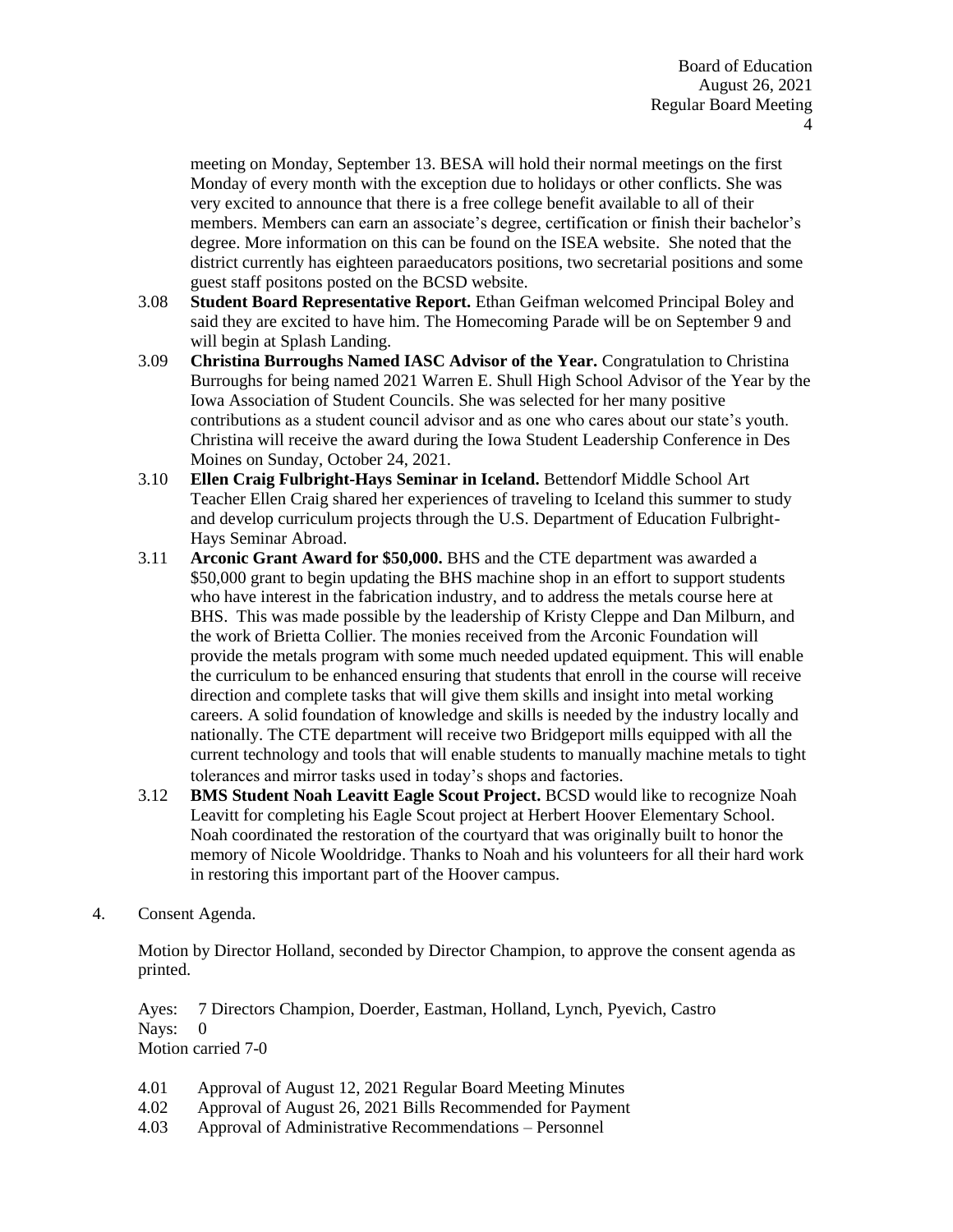4.04 4.05 4.06 Administrative Approval to Hire Certified Resignation **Florence Awoukeng/**BMS/Modern Language-German/Effective 8/18/21 Certified FYI **Maria Pieper/**BMS/Science Online Only/1.0 FTE/Effective 8/16/2021 Certified Transfer **Amy McGovern/**From HH to PN/Special Education/1.0 FTE/New position/Voluntary transfer due to enrollment needs/Effective 8/16/21 Schedule D Resignation **Jocelyn Kyte/**PN/Student Council Sponsor/Effective 8/12/21 Schedule D Approval to Hire **Deb Crocker/**BMS/Newspaper Sponsor/\$1,225/Replacing Rachel Dierickxs/Effective 2021-2022 school year **Kym Daurer/**BMS/Newspaper Sponsor/\$1,225/Replacing Rachel Dierickxs/Effective 2021-2022 school year **Ted Leuck/**BHS/Assistant Sophomore Boys Basketball Coach/\$4,049/ Replacing Jacob Koepnick/Effective 2021-2022 school year Approve the tuition applications for a 5th grader from Rock Island, IL and an 11th grader from Port Byron Il Open Enrollment Requests - denial of Open Enrollment Requests Into Bettendorf 2 - from Pleasant Valley 3 - from Davenport Open Enrollment Requests (Info Only) Into Bettendorf for 21/22 4 - from Davenport 3 - from Pleasant Valley 1 - DeWitt Out of Bettendorf 21/22 4 - to Davenport

- 5. Informational/Actions.
	- 5.01 **Approval of July Financials.** Director of Finance Brie Collier presented the monthly financial reports for July 2021. Through July, General fund revenue totaled \$1,130,817.18 and expenses totaled \$(5,825,668.40). The fund balance in the General Fund at July 31, 2021 was \$ 34,908,351.93. Because we are still reconciling and closing out accounts in July, only a cash statement was presented.

The following variances were noted: overall cash position is up from the same period last year. A majority of this comes from our Debt Service cash balance. Although the percent is large, the cash value is small compared to total cash position. The increases in both revenue and expenses are largely from our Debt Service fund. Other notable decreases to revenue are in General and Activity funds. The General Fund decrease comes from a decrease in textbook rental payments. A majority of the decrease in Activity Fund revenue comes from a lower Booster donation and less Golf Outing revenue. Over \$2.7 million of the increased expenditures come from the Debt Service Fund.

Motion by Director Holland, seconded as Director Champion, to approve the July